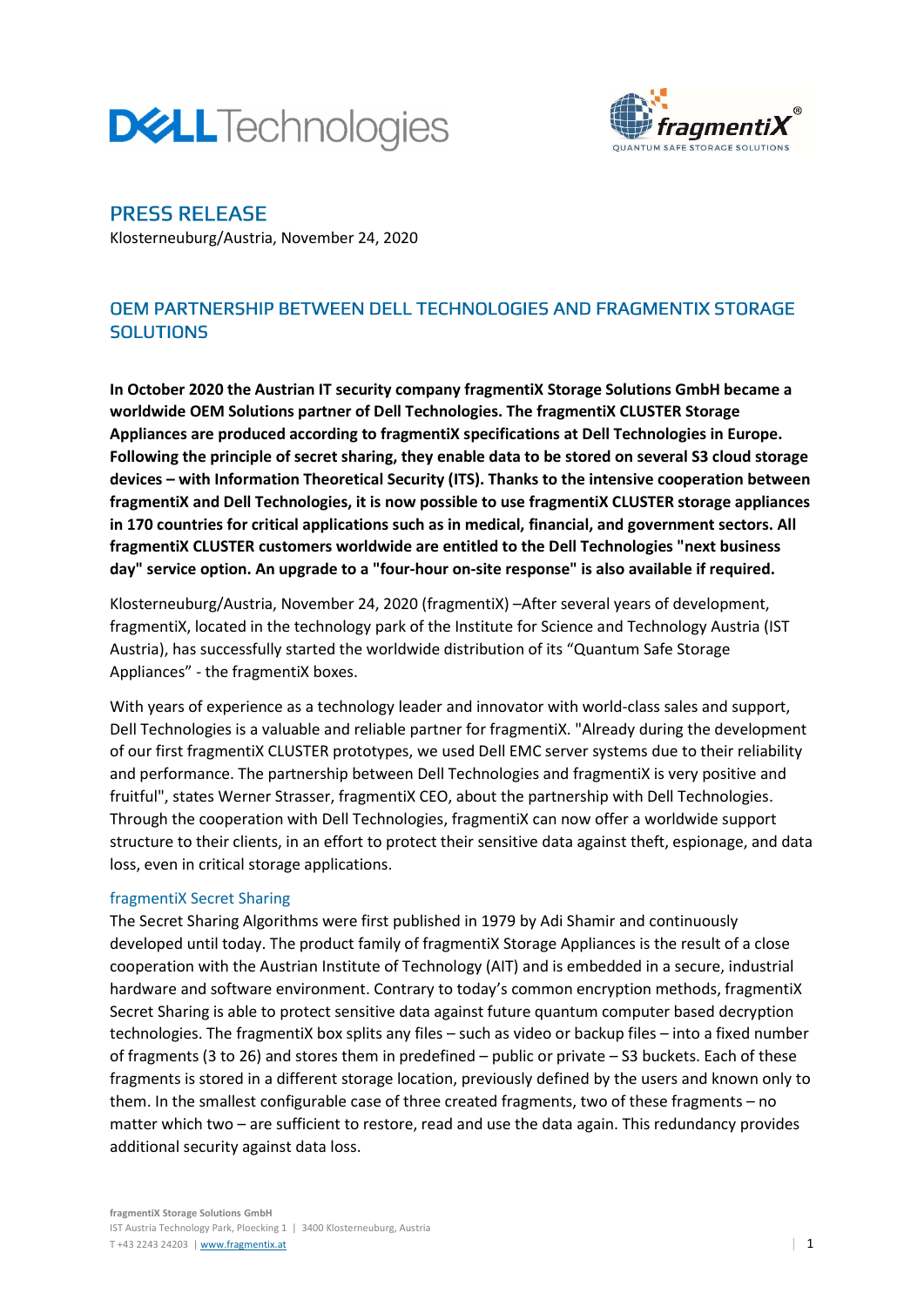Furthermore, the specifically developed operating system "frXOS" guarantees highest security in a user-friendly environment: by sharing network drives, Windows, Linux, and MacOS users can store their sensitive data in the usual way, while the fragmentiX box works in the background.

Protection against unauthorized access, theft, data loss, espionage, and possible decryption by future quantum computers is provided by the fact, that neither a single fragment nor a too small number of fragments contains even a fraction of usable information. Individual stolen fragments are therefore of no value to hackers and data spies.

#### Highest data security in the cloud – even with high-performance requirements

The hardware platform for the fragmentiX CLUSTER systems is the Dell EMC PowerEdge server family's proven server architecture, which is extended by a Quantum Safe Storage Appliance using fragmentiX specific components. These devices are optimized for operation in 19" racks. A complete fragmentiX CLUSTER consists of two independent server nodes, one for operation and another "Standby Node" as backup.

At the Medical University in Graz, Austria, sensitive medical data is being protected by the first fragmentiX CLUSTER since Q2 2020. Within the EU project OpenQKD, quantum physics (quantum key distribution) is used to protect the data transfer between the fragmentiX CLUSTER systems and the Dell EMC S3 storages.

#### Sharing data for calculation without viewing the content

In future versions of fragmentiX CLUSTER products, the functionality of multiparty computation (MPC) or secure multiparty computation (SMPC) will be made available as an option. This technology is highly suitable for companies (financial sector, freight service providers, market researchers, etc.), political parties and interest groups or research. fragmentiX is a founding member of the MPC Alliance – a worldwide industry association to promote the use of MPC technology.

#### Further inquiry notes:

Nadine Wallner nw@fragmentix.com

fragmentiX Storage Solutions GmbH www.fragmentix.com Digital Marketing & Sales Support Twitter: @fragmentix Phone: +43 2243 24203 110 LinkedIn: fragmentiX Storage Solutions GmbH

#### links to pictures and further information:

#### Images

fragmentiX logo | http://erp.fragmentix.com/downloads/fragmentiX\_logo.jpg fragmentiX CLUSTER | http://erp.fragmentix.com/downloads/frX\_CLUSTER\_front.jpg fragmentiX Storage Appliance back | http://erp.fragmentix.com/downloads/frX\_box\_back.jpg fragmentiX Storage Appliance front | http://erp.fragmentix.com/downloads/frX\_box\_front.jpg fragmentiX CEO, Werner Strasser | http://erp.fragmentix.com/downloads/frX\_WernerSTRASSER\_CEO.png